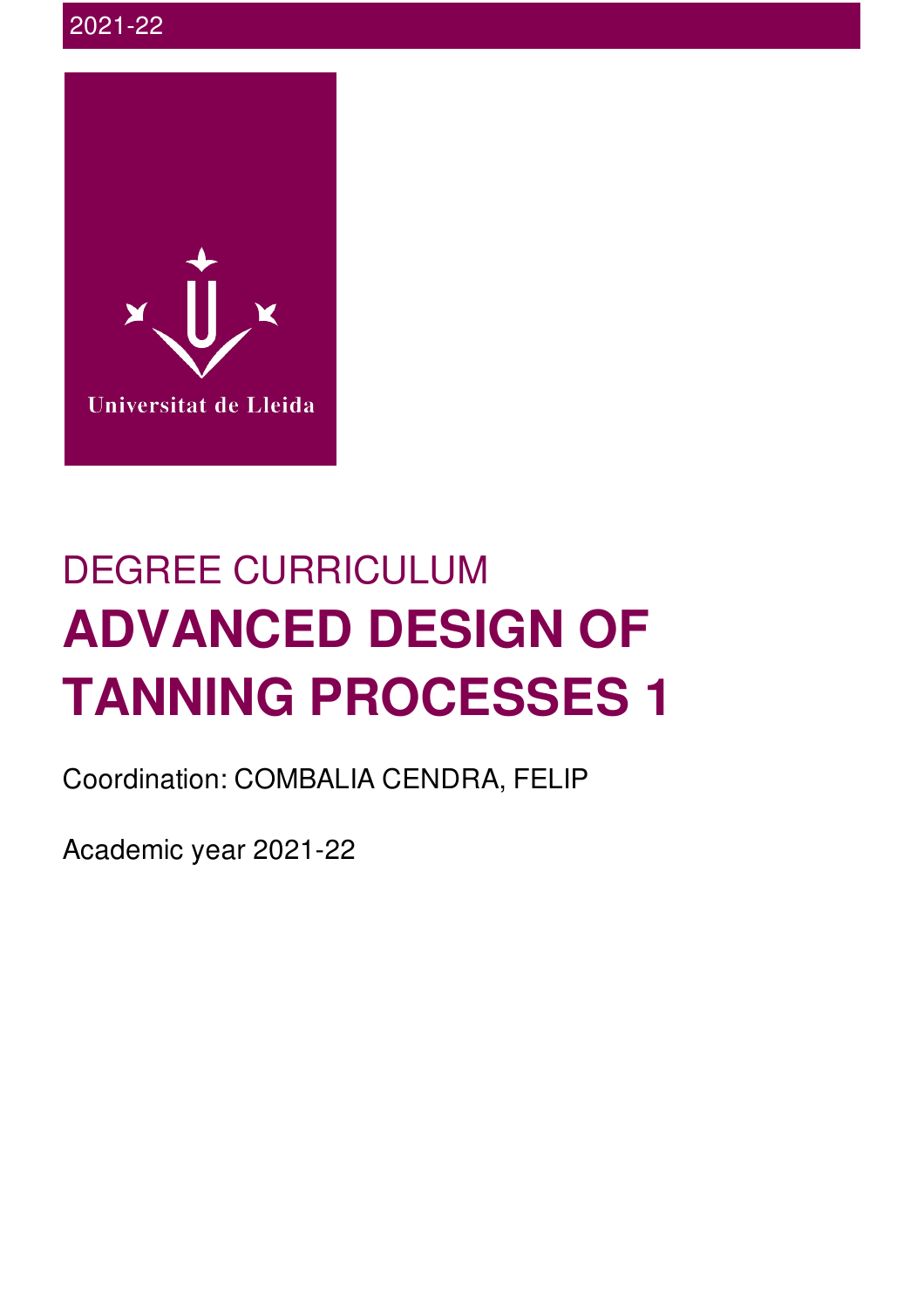## Subject's general information

| <b>Subject name</b>                                                                         | ADVANCED DESIGN OF TANNING PROCESSES 1                                                                                                                                         |                     |                           |                   |                 |                            |  |
|---------------------------------------------------------------------------------------------|--------------------------------------------------------------------------------------------------------------------------------------------------------------------------------|---------------------|---------------------------|-------------------|-----------------|----------------------------|--|
| Code                                                                                        | 103110                                                                                                                                                                         |                     |                           |                   |                 |                            |  |
| <b>Semester</b>                                                                             | 1st Q(SEMESTER) CONTINUED EVALUATION                                                                                                                                           |                     |                           |                   |                 |                            |  |
| <b>Typology</b>                                                                             | Degree                                                                                                                                                                         | Character<br>Course |                           |                   | <b>Modality</b> |                            |  |
|                                                                                             | Master's Degree in Leather<br>Engineering                                                                                                                                      |                     | $\mathbf{1}$              | <b>COMPULSORY</b> |                 | <b>Blended</b><br>learning |  |
| <b>Course number of</b><br>credits (ECTS)                                                   | 9                                                                                                                                                                              |                     |                           |                   |                 |                            |  |
| Type of activity, credits,<br>and groups                                                    | <b>Activity</b><br>type                                                                                                                                                        | <b>PRALAB</b>       | <b>PRAULA</b><br>0.5<br>1 |                   |                 | <b>TEORIA</b>              |  |
|                                                                                             | <b>Number of</b><br>credits                                                                                                                                                    | 3                   |                           |                   | 5.5             |                            |  |
|                                                                                             | <b>Number of</b><br>groups                                                                                                                                                     | 1                   |                           |                   | 1               |                            |  |
| <b>Coordination</b>                                                                         | COMBALIA CENDRA, FELIP                                                                                                                                                         |                     |                           |                   |                 |                            |  |
| <b>Department</b>                                                                           | COMPUTER SCIENCE AND INDUSTRIAL ENGINEERING                                                                                                                                    |                     |                           |                   |                 |                            |  |
| <b>Teaching load</b><br>distribution between<br>lectures and<br>independent student<br>work | in-person class: 40%<br>autonomous: 60%                                                                                                                                        |                     |                           |                   |                 |                            |  |
| <b>Important information</b><br>on data processing                                          | Consult this link for more information.                                                                                                                                        |                     |                           |                   |                 |                            |  |
| Language                                                                                    | Catalan<br>Spanish<br>English                                                                                                                                                  |                     |                           |                   |                 |                            |  |
| <b>Distribution of credits</b>                                                              | Theoretical credits: 5,5 ECTS(3 ECTS Josep Morera, 2,5 ECTS Felip Combalia)<br>Praula credits: 0,5 ECTS<br>Pralab credits: 3 ECTS (2 ECTS Felip Combalia, 1 ECTS Reno Spinosi) |                     |                           |                   |                 |                            |  |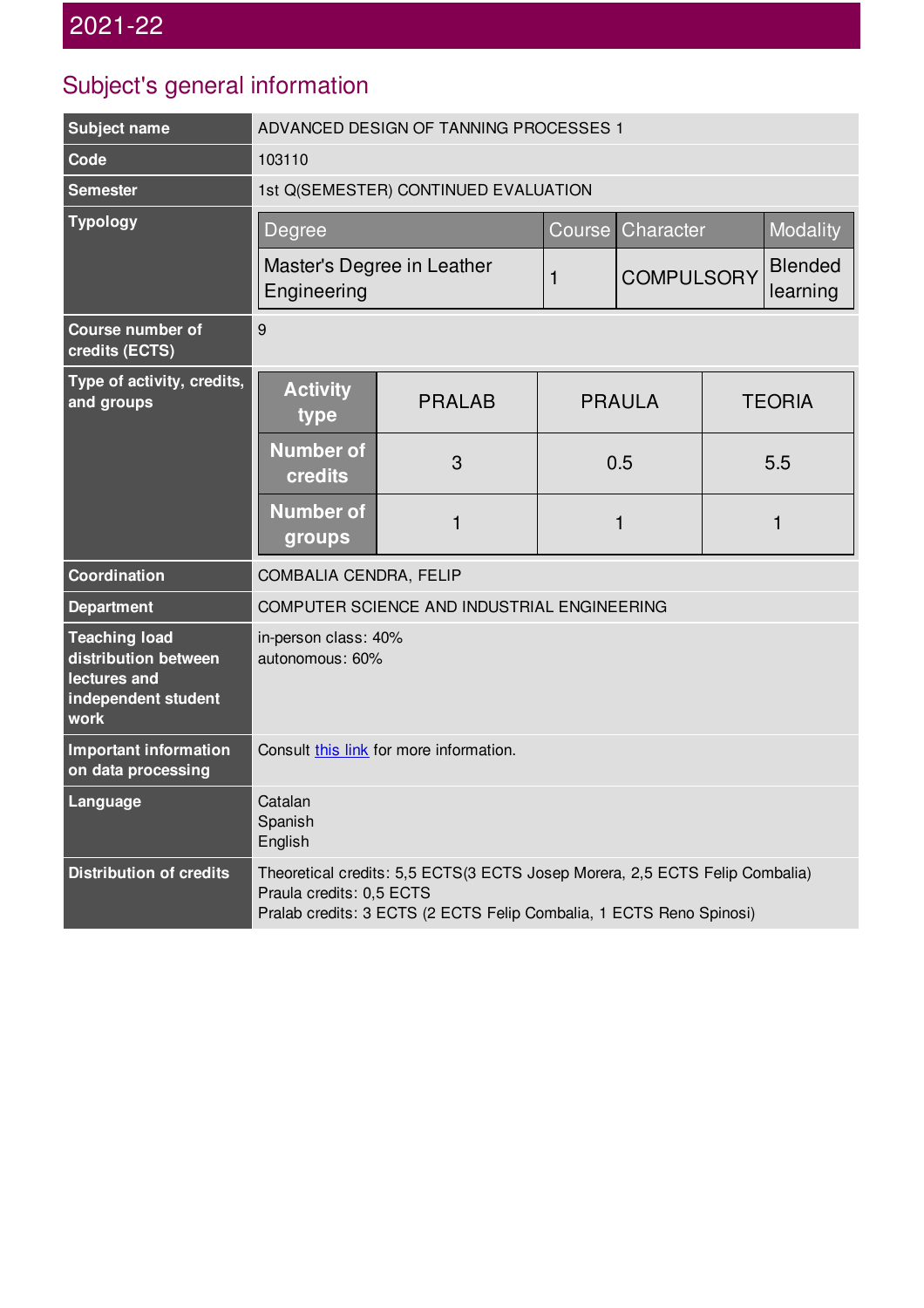| Teaching staff           | E-mail addresses          | <b>Credits</b><br>taught by<br>teacher | Office and hour of attention |
|--------------------------|---------------------------|----------------------------------------|------------------------------|
| COMBALIA CENDRA, FELIP   | felip.combalia@udl.cat    | 6                                      |                              |
| MORERA PRAT, JOSEP MARIA | josepmaria.morera@udl.cat | 3                                      |                              |

## Subject's extra information

It is **COMPULSORY** that the students bring the following elements of individual protection (EPI) to the practices at the laboratory.

- Laboratory gown from UdL
- Protection glasses
- Mechanical protection gloves

They can be purchased through the shop Údels of the UdL:

C/ Jaume II, 67 baixos Centre the Cultures i Cooperació Transfronterera

<http://www.publicacions.udl.cat/>

There will be a specific service for the *Campus Universitari d'Igualada*.

The use of other elements of protection (for example caps, masks, gloves of chemical or electrical risk, etc.) will depend on the type of practice to be done. In that case, the teacher will inform of the necessity of specific EPI.

Not bringing the EPI's described or not fulfilling the norms of general security that are detailed below imply that the student can not access to the laboratories or have to go out of them. The no realisation of the practices for this reason imply the **consequences in the evaluation** of the subject that are described in this course guide.

#### **GENERAL NORMS OF SECURITY IN LABORATORY PRACTICES**

- Keep the place of realisation of the practices clean and tidy. The table of work has to be free from backpacks, folders, coats...
- No short trousers or short skirts are allowed in the laboratory.
- Closed and covered footwear is compulsory in the laboratory.
- Long hair needs to be tied.
- Keep the laboratoy gown laced in order to be protected from spills of chemicals.
- Bangles, pendants or wide sleeves are not allowed as they can be trapped.
- Avoid the use of contact lenses, since the effect of the chemical products is much bigger if they enter between the contact lense and the cornea. Protection over-glasses can be purchased.
- No food or drink is allowed in the laboratory.
- It is forbidden to smoke in the laboratories.
- Wash your hands whenever you have contact with a chemical product and before going out of the laboratory.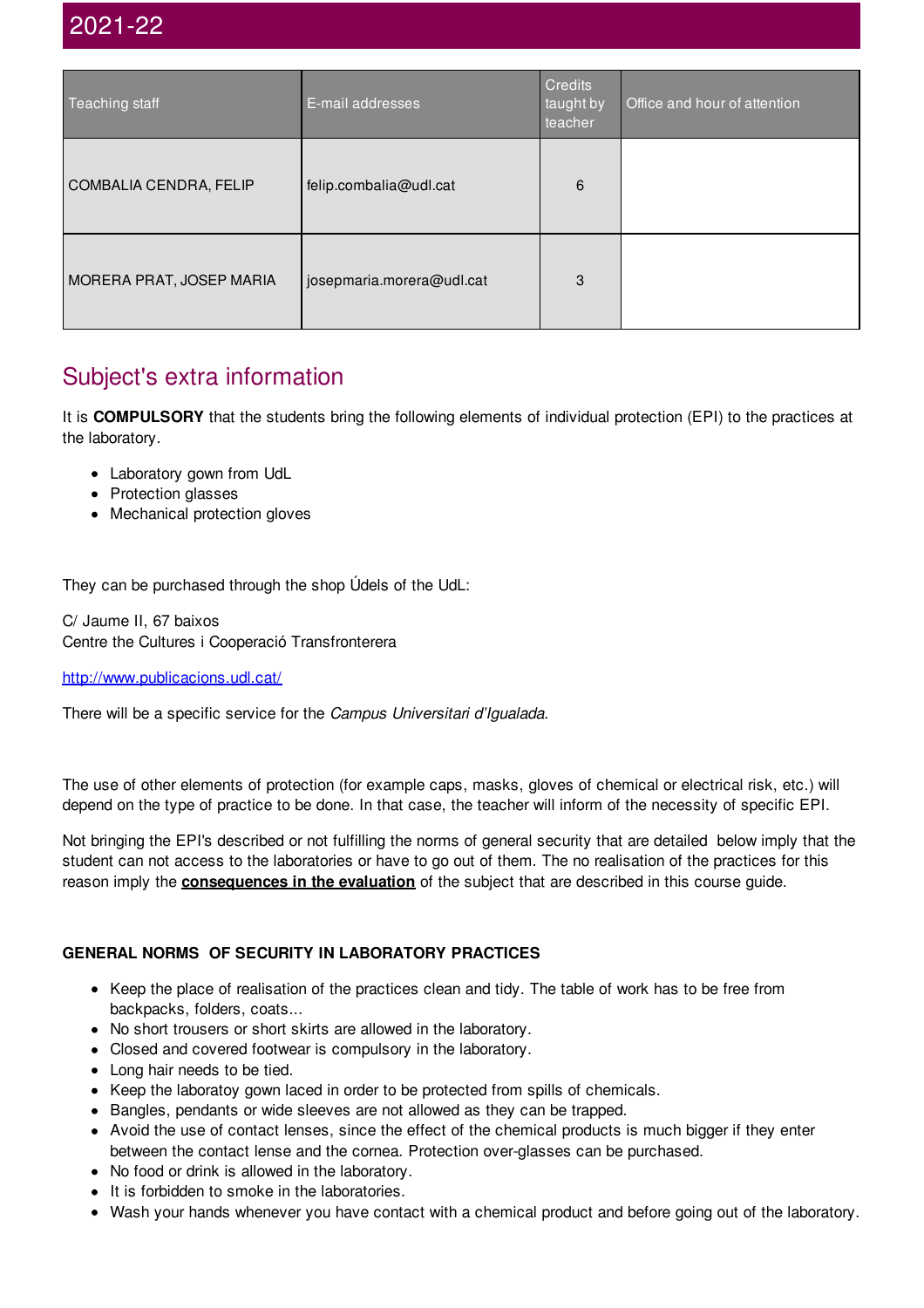Follow the instructions of the teacher and of the laboratory technicians and ask for any doubt on security.

For further information, you can check the following document of the *Servei de Prevenció de Riscos Laborals de la UdL*: <http://www.sprl.udl.cat/alumnes/index.html>

## Learning objectives

1. Understand the chemical fundamentals in beamhouse and tanning processes.

2. Recognize the environmental impact of each operation in beamhouse and tanning processes. Recognize the nature of waste products generated in the process and its basic management.

3. Solve technical problems in beamhouse and tanning processes. Suggest solutions through process redesign.

4. Design advanced formulations of soaking, unhairing and liming, deliming and bating, degreasing, pickling and chrome tanning, vegetable tanning and pretannage wet-white.

5. Analyze the variables that affect the parameters of touch, physical resistance, strenght and fineness grain, goodness dyeing as leading exponents of leather quality.

6. Schedule in a practical way the production of different leather articles until the tanning process.

7. Recognize different types of leather and identify the applications that they have.

### **Competences**

#### **Basic**

B06 To possess and understand knowledge that provides a basis or opportunity to be original in the development and / or application of ideas, often in a research context.

B10 That students have the learning skills that allow them to continue studying in a way that will be largely selfdirected or autonomous.

#### **General competitions**

CG1. To apply properly mathematical, analytical, scientific, instrumental, technological and management aspects.

CG2. To technically and economically manage projects, facilities, plants, companies and technology centers.

CG3. To investigate, develop and innovate.

#### **Specific competences**

CE2. To analyze, apply and project the main unit operations and the systems that make up the leather manufacturing process.

CE4. To apply theories and principles of leather engineering in order to analyze complex situations and make decisions through engineering resources.

CE5. To identify the main industrial processes of leather manufacturing in its three phases: beamhouse phase, tanning and re-tanning phase and finishing phase.

CE9. To project, calculate and design products, processes, facilities and layouts, related to the field of leather engineering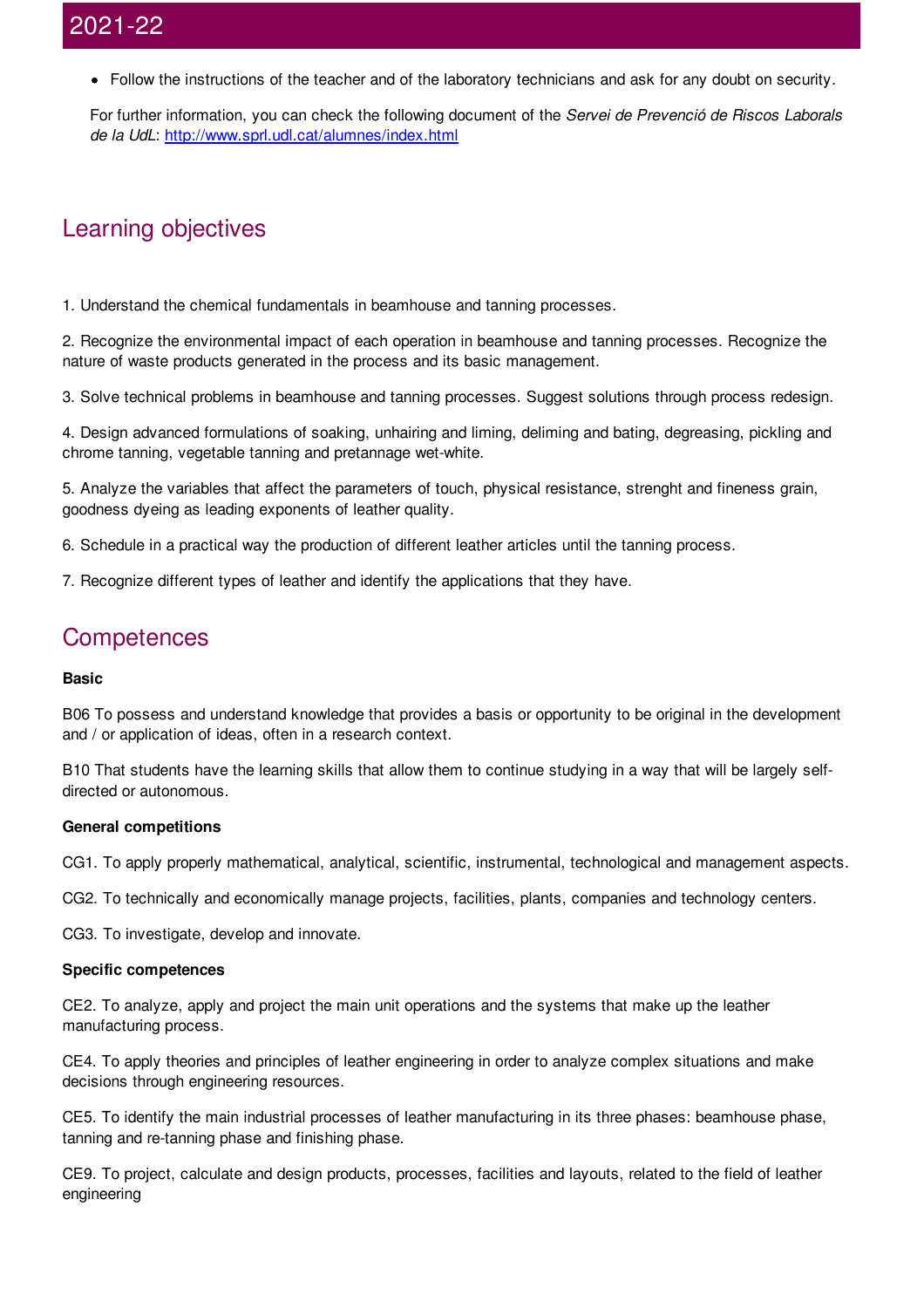## Subject contents

#### 1.CHARACTERISTICS OF LEATHER

#### **1.1 Major aspects and characteristics that define leather: Touch**

- Loose grain
- Physical resistance
- Fineness grain
- Fineness plush
- Fullness, thickness, surface
- Water repellency, water absorption
- Dyeing
- Other

#### **1.2 Raw hide:**

- Furs exploitable worldwide
- Location and characteristics
- Systems of conservation prior to the transformation process of skin.

#### **2.BEAMHOUSE OPERATIONS**

#### **2.1 Beamhouse processes:**

**•** Generalities

#### **2.2 Soaking:**

- Understanding the process: objectives.
- Reagents and chemical process.
- Soaking systems.
- Solution or compensation of problems that may have occurred at other stages.
- Connection between this operation and the final article.
- Sustainability of the process.

#### **2.3 Unhairing**

- Understanding the process: objectives.
- Reagents and chemical process.
- Unhairing systems.
- Solution or compensation of problems that may have occurred at other stages.
- Connection between this operation and the final article.
- Sustainability of the process.

#### **2.4 Fleshing and splitting:**

- Understanding the process: Objectives
- Machinery of the process.
- Connection between these operations and the final article.
- Sustainability of the process.

#### **3. OPERATIONS PRIOR TO TANNING**

#### **3.1 Processes prior to tanning :**

• Generalities

#### **3.2 Deliming:**

• Understanding the process: objectives.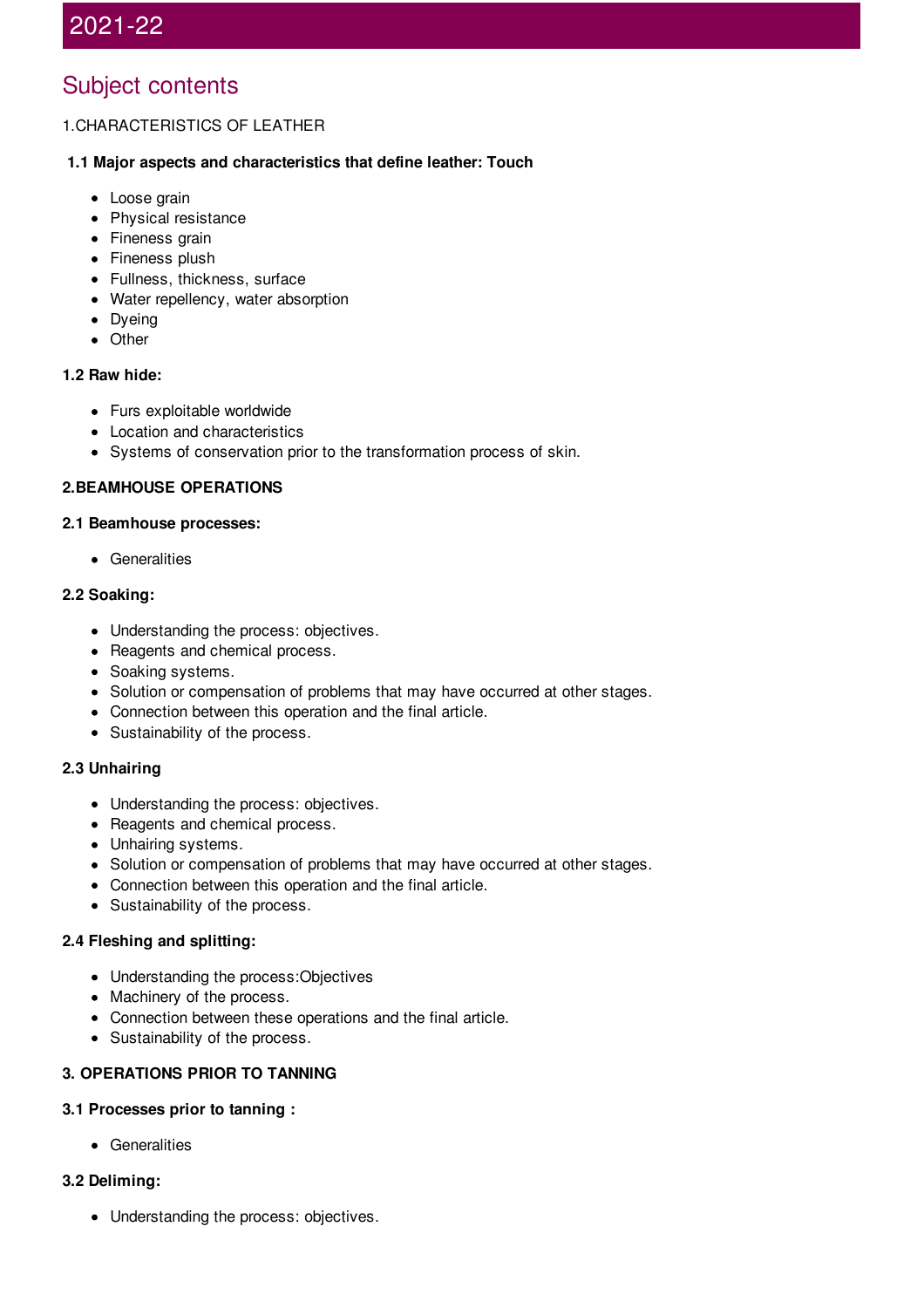- Reagents and chemical process.
- Deliming systems. Solution or compensation of problems that may have occurred at other stages.
- Connection between this operation and the final article.
- Sustainability of the process.

#### **3.3 Bating:**

- Understanding the process: objectives.
- Reagents and chemical process.
- Bating systems.
- Solution or compensation of problems that may have occurred at other stages.
- Connection between this operation and the final article.
- Sustainability of the process.

#### **3.4 Degreasing:**

- Understanding the process: objectives.
- Reagents and chemical process.
- Degreasing systems.
- Solution or compensation of problems that may have occurred at other stages.
- Connection between this operation and the final article.
- Sustainability of the process. Pickel:

#### **3.5 Understanding the process: objectives.**

- Reagents and chemical process.
- Pickling systems.
- Solution or compensation of problems that may have occurred at other stages.
- Connection between this operation and the final article.
- Sustainability of the process.

## **Methodology**

#### **THEORY CLASSES**

Expository lectures: by the teacher, with the explanation of concepts, materials and work plan.

Support material: Course notes and relevant bibliography.

Specific objectives :At the end of the course the student should be able to: - Know the different raw materials used in leather manufacturing. - Specificities and conservation systems. - Meet every stage of processing from the skin to the tanned leather (beamhouse, pretanning and tanning processes). - Design processes based on the requirements of the final article. Acquire judgment to modify processes based on existing problems in the leather.

#### **EXERCISES AND SELFSTUDY**

General description: Individual exercises, self-learning and individual study.

Support material: Course notes and relevant bibliography.

Deliverable: Exercises to deliver at the end of every unit via digital campus.

Specific objectives:At the end of the course students should have increased their abilities to: Solve problems ,reading understanding ,find information ,self study

#### **PRACTICES IN THE TANNING PILOT PLANT**

General description: Formulations of different processes will be performed on a pilot level, individually or in small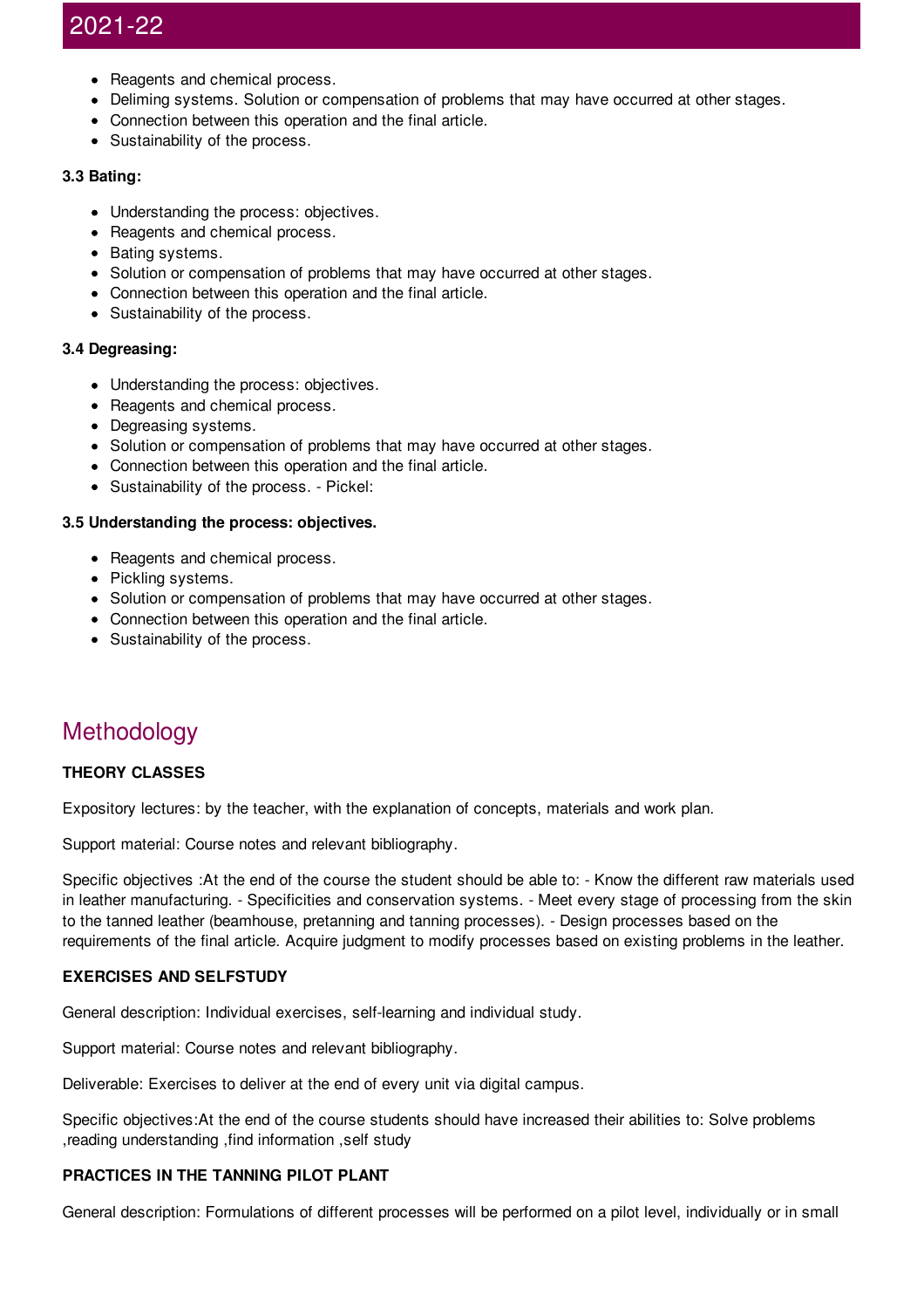groups. It should be performed a notebook where to recorded all the modifications of the process and used products during the process.

Support material :Practices are held at the tanning pilot plant. All materials and reagents are in the same pilot plant. The scripts of the processes will be provided by the teacher in charge of monitoring practices.

Deliverable:At the end of these practices the student shall deliver the practices report, which will content note of all the data, calculations, incidents, and observations.

## Development plan

| <b>Week</b>    | Methodology                                    | <b>Units</b> | <b>Hours</b> | Self study hours |  |
|----------------|------------------------------------------------|--------------|--------------|------------------|--|
| $\mathbf{1}$   | Class/Virtual/Problems                         | 1.1          | 5            | 7.5              |  |
| $\overline{c}$ | Class/Virtual/Problems                         | 1.2          | 5            | 7.5              |  |
| $\sqrt{3}$     | ADVANCED DESIGN OF TANNING PROCESSES PRACTICES |              |              |                  |  |
| 4              | Class/Virtual/Problems                         | 2.1 / 2.2    | 5            | 7.5              |  |
| 5              | Class/Virtual/Problems                         | 2.2/2.3      | 5            | 7.5              |  |
| 6              | Class/Virtual/Problems                         | 2.3          | 5            | 7.5              |  |
| $\overline{7}$ | FINISHING TECHNOLOGY PRACTICES                 |              |              |                  |  |
| 8              | Class/Virtual/Problems                         | 2.4          | 5            | 7.5              |  |
| 9              | PARTIAL EXAMS                                  |              |              |                  |  |
| 10             | PROTEIN CHEMISTRY PRACTICES                    |              |              |                  |  |
| 11             | Class/Virtual/Problems                         | 3.1          | 5            | 7.5              |  |
| 12             | Class/Virtual/Problems                         | 3.2          | 5            | 7.5              |  |
| 13             | Class/Virtual/Problems                         | 3.2          | 5            | 7.5              |  |
| 14             | Class/Virtual/Problems                         | 3.4          | 5            | 7.5              |  |
| 15             | Class/Virtual/Problems                         | 3.5          | 5            | 7.5              |  |
| 16             | PARTIAL EXAMS                                  |              |              |                  |  |
| 17             | PARTIAL EXAMS                                  |              |              |                  |  |
| 18             | <b>TUTORIAL</b>                                |              |              |                  |  |
| 19             | <b>RECOVERY EXAMS</b>                          |              |              |                  |  |

## Evaluation

| Exercices | 15%    |  |  |
|-----------|--------|--|--|
| Practices | $30\%$ |  |  |
| Exam 1    | 20%    |  |  |
| Exam 2    | 35%    |  |  |